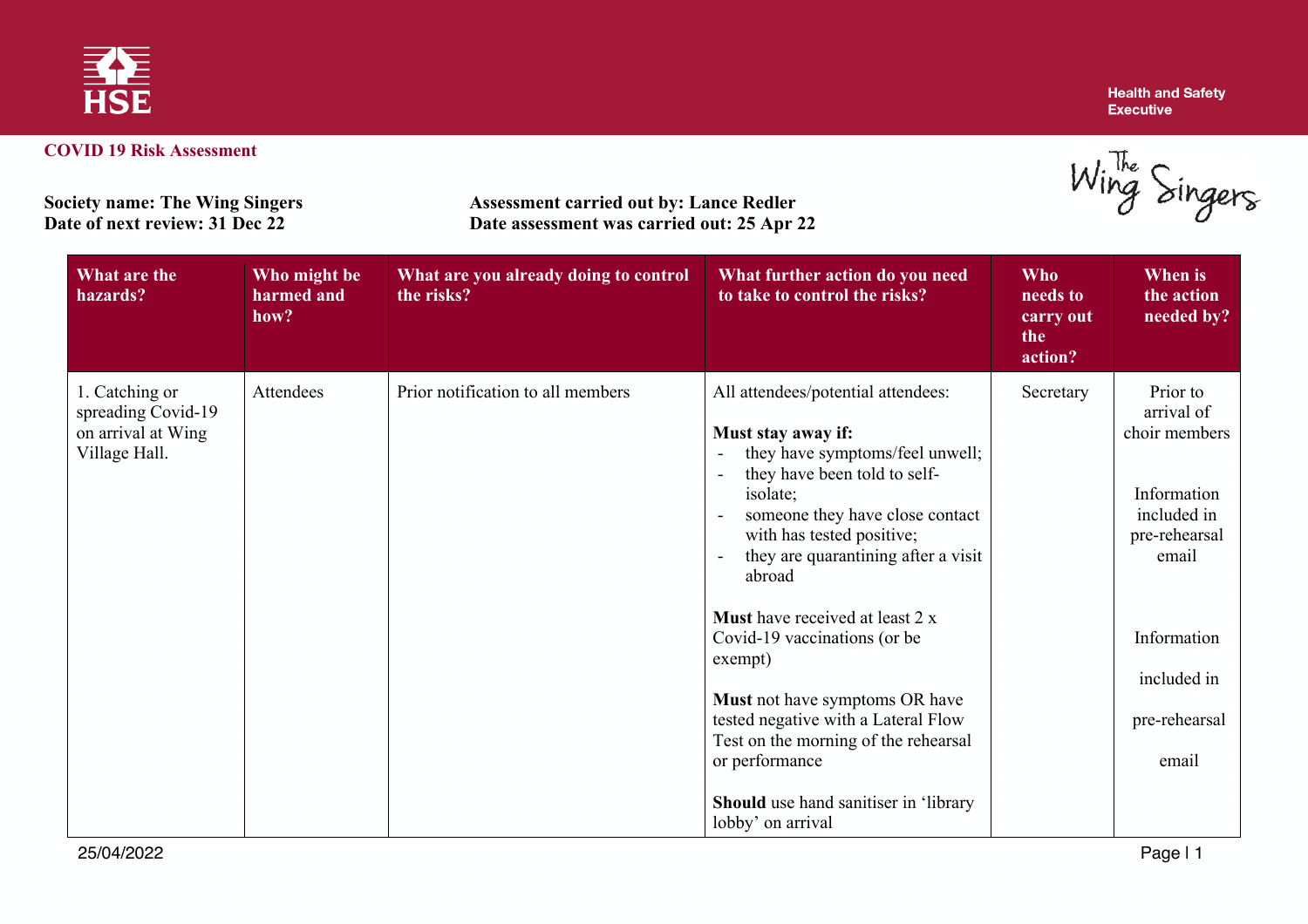

## **Health and Safety<br>Executive**

| What are the<br>hazards?                                  | Who might be<br>harmed and<br>how? | What are you already doing to control<br>the risks?                                                                                                                                            | What further action do you need<br>to take to control the risks?                                                      | <b>Who</b><br>needs to<br>carry out<br>the<br>action? | When is<br>the action<br>needed by? |
|-----------------------------------------------------------|------------------------------------|------------------------------------------------------------------------------------------------------------------------------------------------------------------------------------------------|-----------------------------------------------------------------------------------------------------------------------|-------------------------------------------------------|-------------------------------------|
| 2. Catching or<br>spreading Covid-19<br>during rehearsal. | Attendees                          | Monitoring changes in regulations.<br>(Currently there is no permitted<br>maximum number of attendees and there<br>is no legal requirement for masks to be<br>worn or other precautions taken) | Monitoring and supervision to make<br>sure people are following controls.<br>All members to be informed in<br>advance | Secretary                                             | Monitored                           |
|                                                           |                                    |                                                                                                                                                                                                | Face masks or face shields are not<br>mandatory, but may be worn if<br>desired                                        |                                                       |                                     |
|                                                           |                                    |                                                                                                                                                                                                | No social distancing, but members<br>asked to respect each other's space                                              |                                                       |                                     |
|                                                           |                                    |                                                                                                                                                                                                | Identify who sits near whom -<br>photographs taken when necessary                                                     | Secretary                                             | Prior to<br>interval                |
|                                                           |                                    |                                                                                                                                                                                                | Subscription payment by bank<br>transfer encouraged. If cash paid,<br>correct change to be placed in box              | Claire<br>Collier                                     |                                     |
|                                                           |                                    | Kitchen is not to be used by members                                                                                                                                                           | All to provide own refreshments for<br>interval break(s), unless other<br>arrangements are in place                   |                                                       | Pre-<br>rehearsal<br>email          |
|                                                           |                                    |                                                                                                                                                                                                |                                                                                                                       |                                                       |                                     |